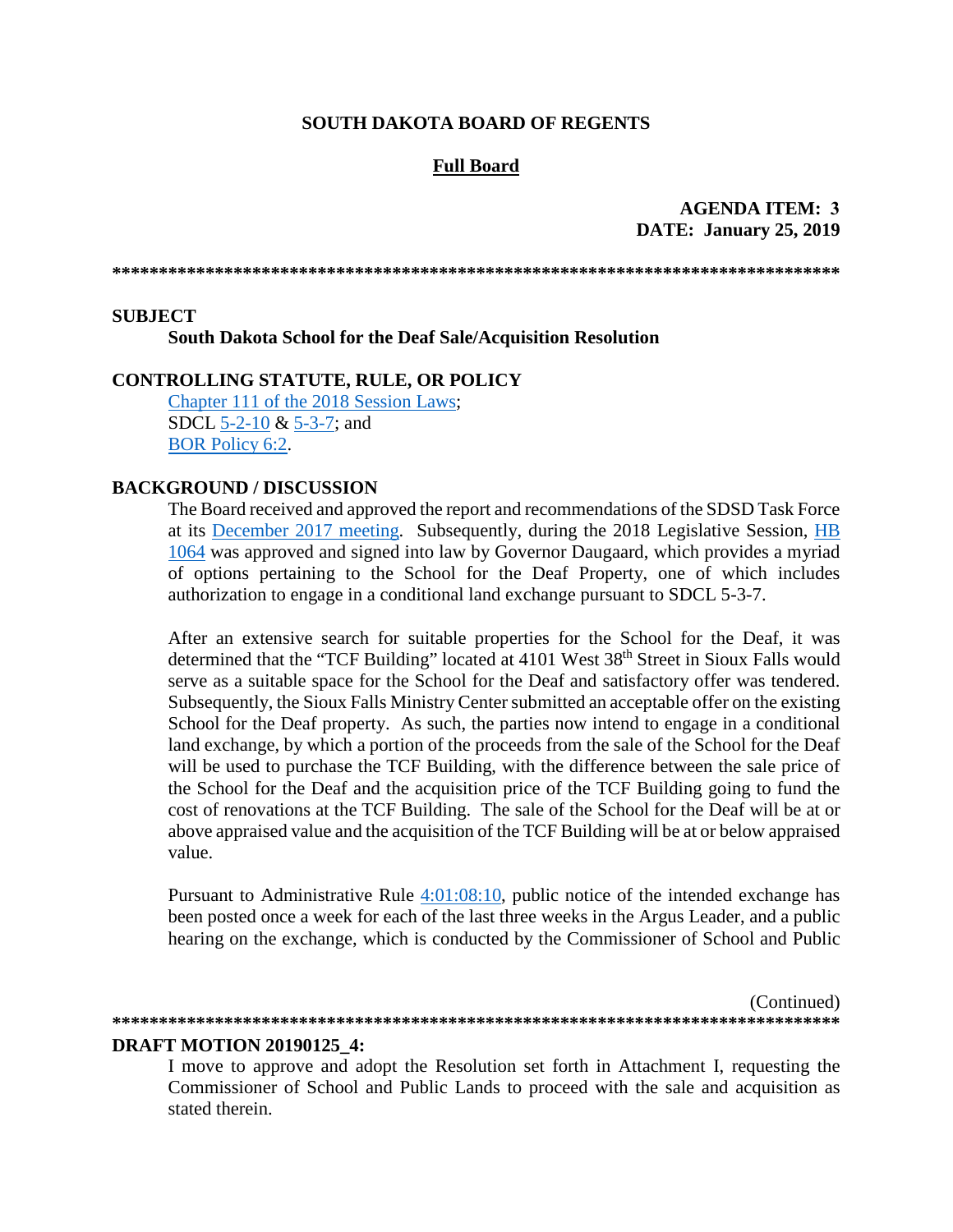South Dakota School for the Deaf Sale/Acquisition Resolution January 25, 2019 Page 2 of 2

> Lands, is scheduled for  $11:00$  AM on January  $29<sup>th</sup>$  at the School for the Deaf, after which the Governor may approve the exchange pursuant to SDCL 5-3-7. The transactions contemplated herein conform to the legal limitations on the Board's authority as certified by the General Counsel, and otherwise comply with applicable law and BOR policy, to include a satisfactory review of the documentation and statements set forth in BOR Policy 6.2.

# **IMPACT AND RECOMMENDATION**

The resolution will allow for the sale of the existing School for the Deaf Property and the acquisition of the TCF Building, which will serve as the future home for the School for the Deaf.

Staff recommends approval.

# **ATTACHMENT**

Attachment I – Resolution Requesting the Sale and Acquisition of Certain Property Pertaining to the School for the Deaf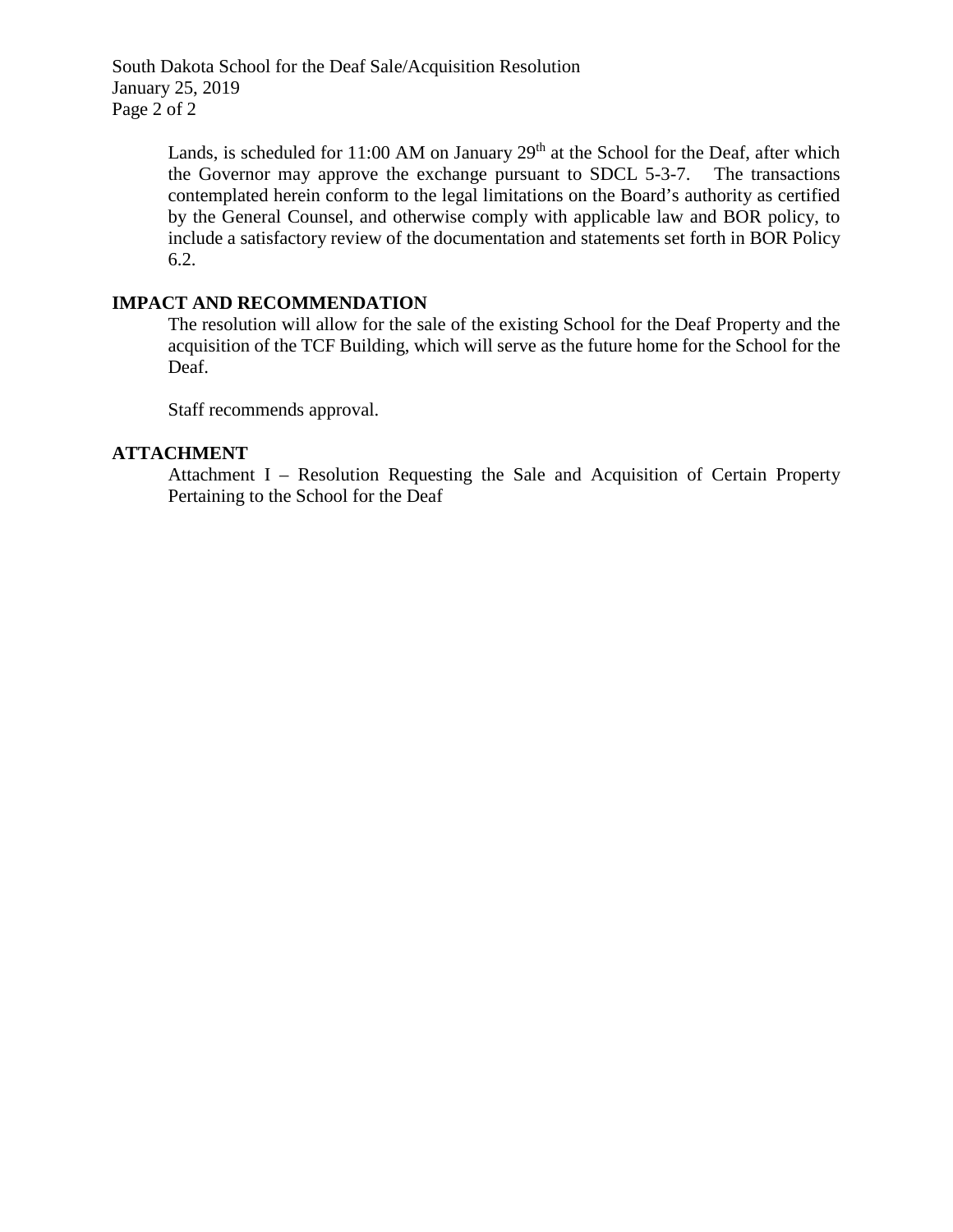## **RESOLUTION**

# **Resolution requesting the sale and acquisition of certain real property located in Minnehaha County as authorized in Chapter 111 of the 2018 Session Laws (HB 1064 from the 2018 Legislative Session) by way of a conditional land exchange pursuant to SDCL § 5-3-7.**

The South Dakota Board of Regents ("SD BOR"), on behalf of the South Dakota School for the Deaf, as authorized in Chapter 111 of the 2018 Session Laws (HB 1064 from the 2018 Legislative Session), hereby requests the Commissioner of School and Public Lands to draw up all necessary documents and to forward them to the Governor to request their execution in order to effectuate a conditional land exchange in accordance with SDCL § 5-3-7, which includes the following transactions:

1. Transfer title of the South Dakota School for the Deaf property, as described below, to the Sioux Falls Ministry Center, with a sale price equal to or greater than its appraised value:

Lot 1, School for the Deaf Addition to the City of Sioux Falls, Minnehaha County, South Dakota, to include any adjacent H Lots, as appropriate, previously described as all unplatted land located in the South Half of Section 15, Township 101 North, Range 49 West of the 5th Principal Meridian, Minnehaha County South Dakota ("SDSD Property"); and

2. Acquire title of certain real property, as described below, with a purchase price equal to or less than its appraised value:

Tract 1A, Lot 1A, Menard's Addition to the City of Sioux Falls, Minnehaha County, South Dakota, commonly known as 4101 West 38<sup>th</sup> Street, Sioux Falls, South Dakota ("TCF Building").

The proceeds from the sale of the SDSD Property, net of any costs associated with the preparation for sale and subsequent sale, shall be used to acquire the TCF Building, with any remaining proceeds going to fund the necessary renovations of the TCF Building, as authorized in Chapter 111 of the 2018 Session Laws (HB 1064 from the 2018 Legislative Session). This resolution shall also serve to ratify, request and/or approve any and all documents, transactions and/or actions necessary to effectuate the conditional land exchange contemplated herein.